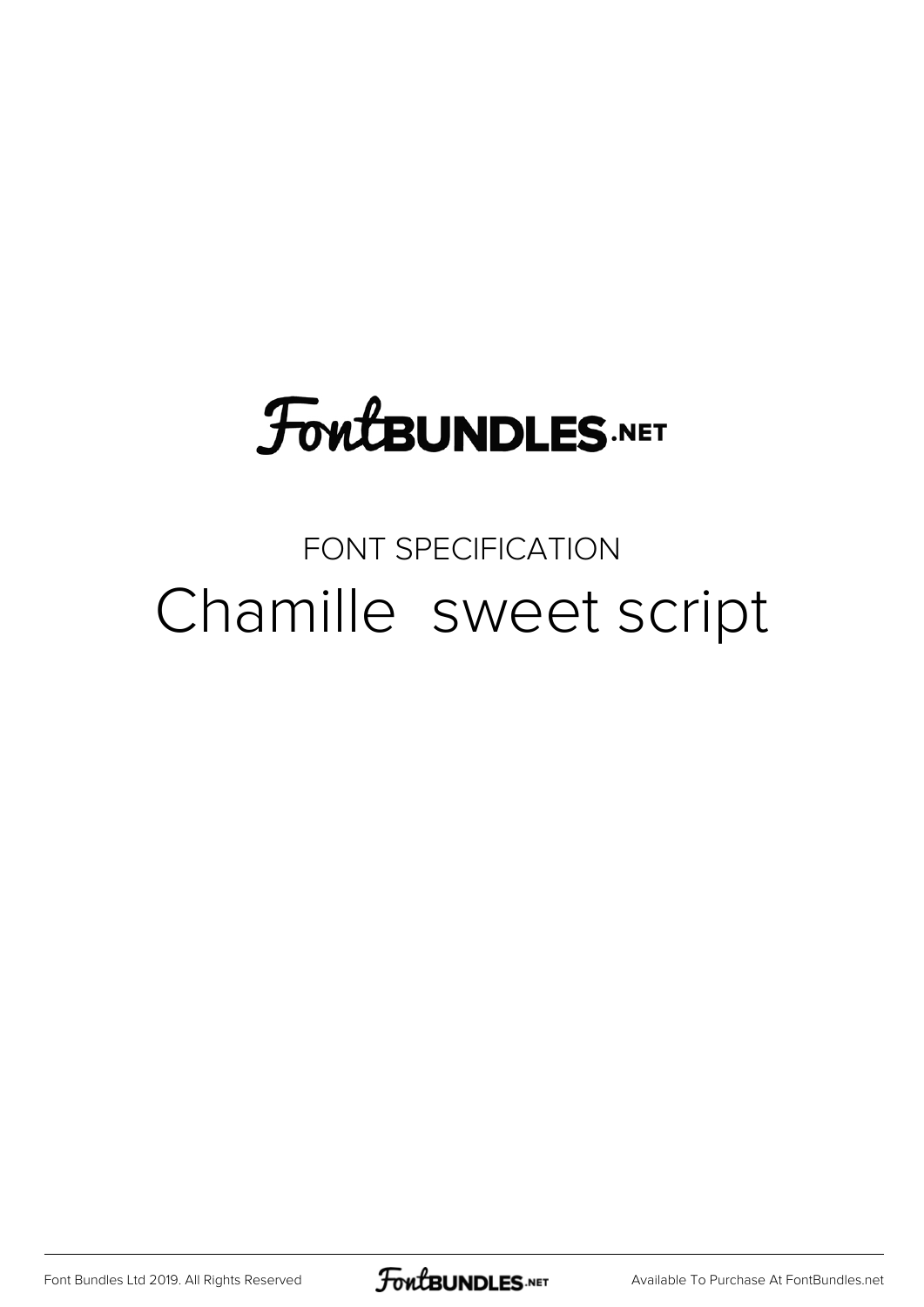#### rockstar - Regular

**Uppercase Characters** 

# ABCDEFGHIJKLMNOPQRSTUVWX Y<sub>Z</sub>

Lowercase Characters

## ABCDEFGHIJKLMNOPQRSTUVWX Y Z

Numbers

## 0123456789

Punctuation and Symbols



All Other Glyphs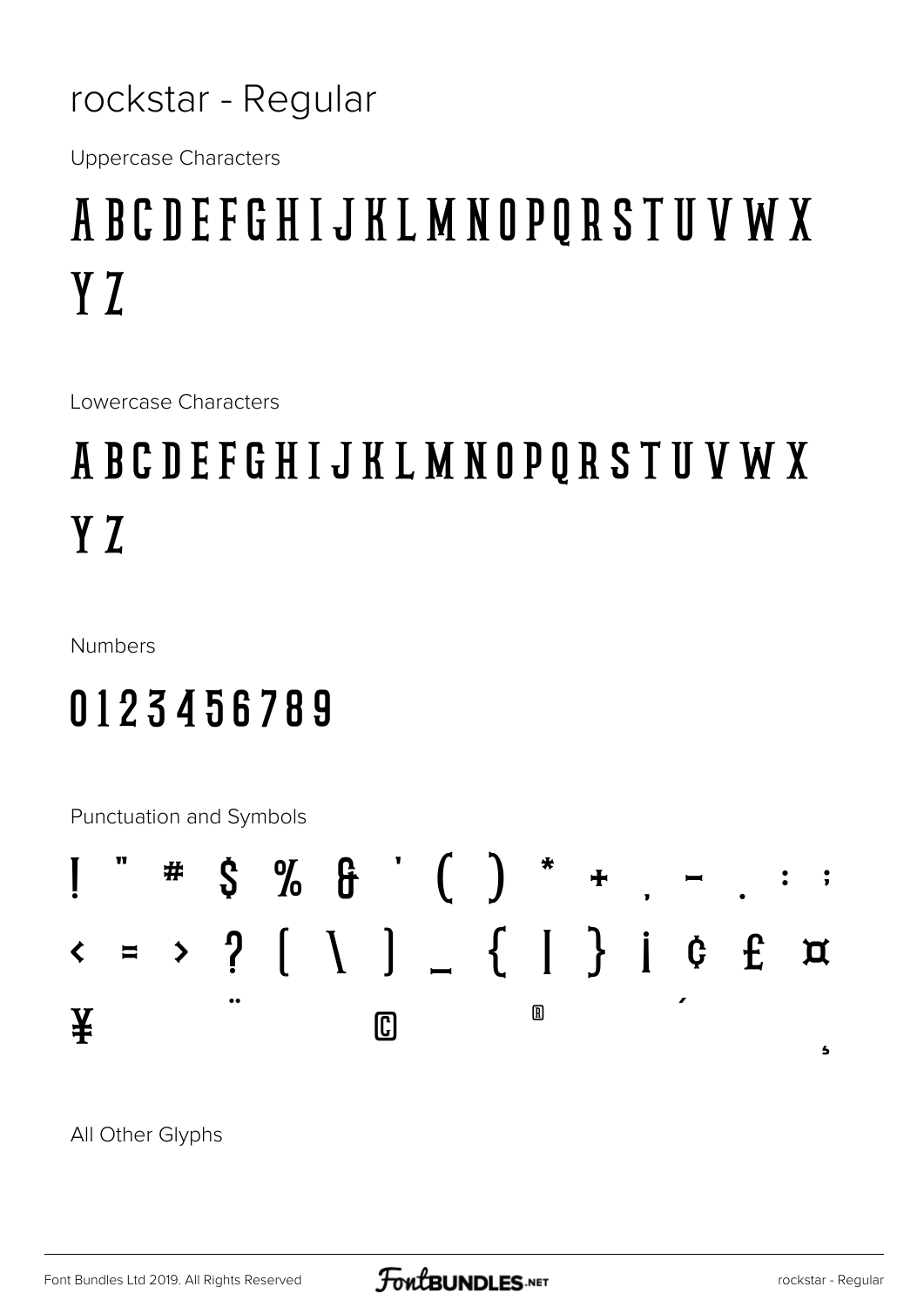|  |  |  | $\dot{A}$ $\dot{A}$ $\ddot{A}$ $\ddot{A}$ $\ddot{A}$ $\ddot{A}$ $\ddot{B}$ $\ddot{C}$ $\ddot{C}$                                                                                                                                                                                                                                                                                                                                                                                             |  |
|--|--|--|----------------------------------------------------------------------------------------------------------------------------------------------------------------------------------------------------------------------------------------------------------------------------------------------------------------------------------------------------------------------------------------------------------------------------------------------------------------------------------------------|--|
|  |  |  | $\begin{array}{ccccccccccccccccc} \hat{E} & \hat{E} & \hat{E} & \hat{I} & \hat{I} & \hat{I} & \hat{I} & \hat{H} & \hat{N} \end{array}$                                                                                                                                                                                                                                                                                                                                                       |  |
|  |  |  | $\begin{matrix} \mathbf{0} & \mathbf{0} & \mathbf{0} & \mathbf{0} & \mathbf{0} & \mathbf{0} & \star & \mathbf{0} & \mathbf{0} & \mathbf{0} & \mathbf{0} & \mathbf{0} & \star & \mathbf{0} & \mathbf{0} & \star & \mathbf{0} & \star & \mathbf{0} & \star & \mathbf{0} & \star & \mathbf{0} & \star & \mathbf{0} & \star & \mathbf{0} & \star & \mathbf{0} & \star & \mathbf{0} & \star & \mathbf{0} & \star & \mathbf{0} & \star & \mathbf{0} & \star & \mathbf{0$                           |  |
|  |  |  | $\begin{array}{ccccccccccccccccc} \hat{\mathbf{U}} & \hat{\mathbf{U}} & \hat{\mathbf{V}} & \hat{\mathbf{V}} & \mathbf{A} & \hat{\mathbf{B}} & \hat{\mathbf{A}} & \hat{\mathbf{A}} & \hat{\mathbf{A}} & \hat{\mathbf{A}} & \hat{\mathbf{A}} & \hat{\mathbf{A}} & \hat{\mathbf{A}} & \hat{\mathbf{A}} & \hat{\mathbf{A}} & \hat{\mathbf{A}} & \hat{\mathbf{A}} & \hat{\mathbf{A}} & \hat{\mathbf{A}} & \hat{\mathbf{A}} & \hat{\mathbf{A}} & \hat{\mathbf{A}} & \hat{\mathbf{A}} & \hat{\math$ |  |
|  |  |  | Ä Å Æ Ç È É Ë Ï                                                                                                                                                                                                                                                                                                                                                                                                                                                                              |  |
|  |  |  | Í Î Ï Đ Ñ Ò Ó Ô Õ                                                                                                                                                                                                                                                                                                                                                                                                                                                                            |  |
|  |  |  | $\ddot{\mathbf{0}}$ $\div$ $\dot{\mathbf{0}}$ $\dot{\mathbf{0}}$ $\dot{\mathbf{0}}$ $\ddot{\mathbf{0}}$ $\ddot{\mathbf{0}}$ $\ddot{\mathbf{0}}$ $\ddot{\mathbf{0}}$ $\ddot{\mathbf{0}}$ $\ddot{\mathbf{0}}$ $\ddot{\mathbf{0}}$ $\ddot{\mathbf{0}}$ $\ddot{\mathbf{0}}$ $\ddot{\mathbf{0}}$ $\ddot{\mathbf{0}}$ $\ddot{\mathbf{0}}$ $\ddot{\mathbf{0}}$ $\ddot{\mathbf{0}}$ $\dd$                                                                                                            |  |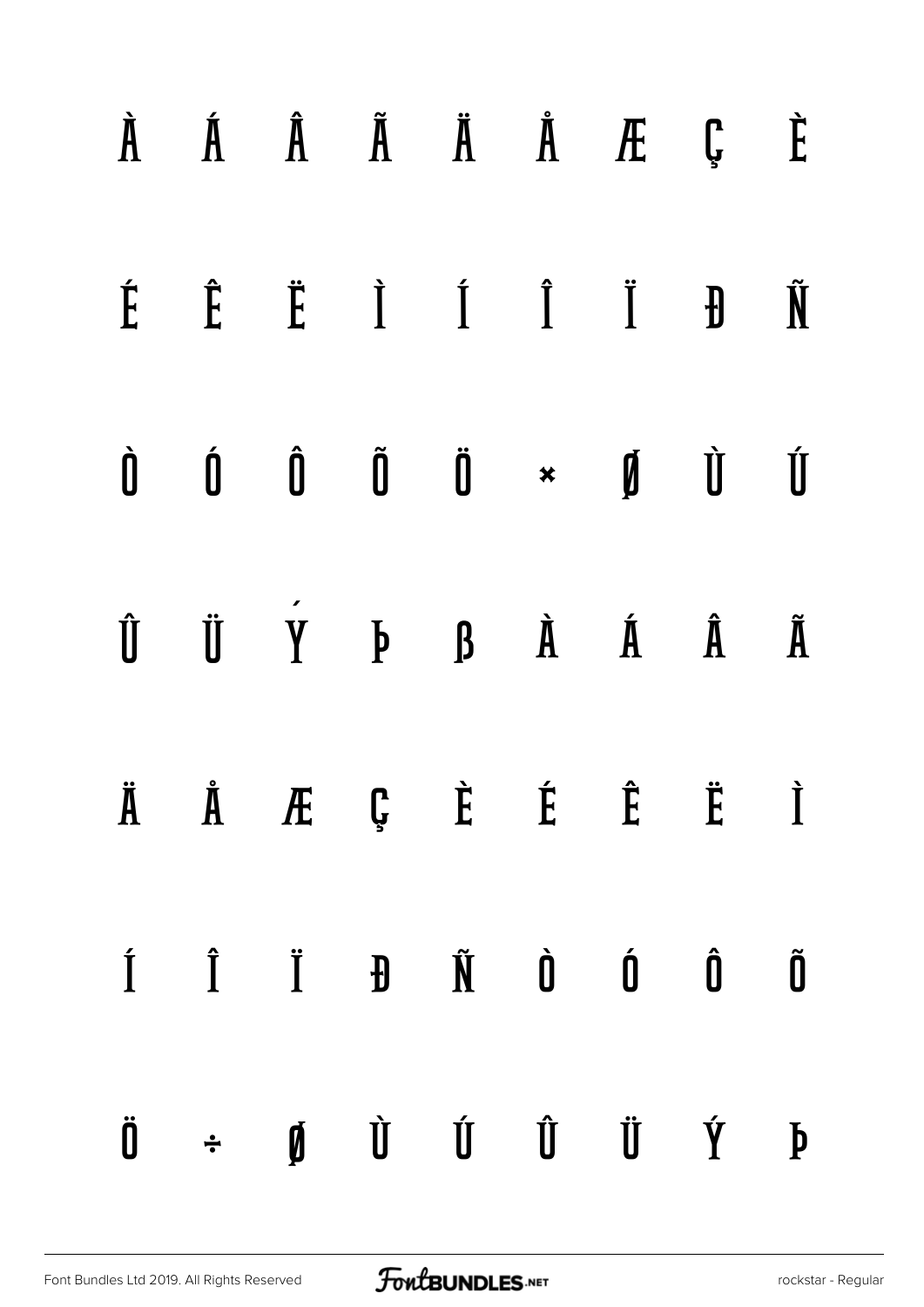#### Ÿ I Œ Œ Š Š Ÿ Ž Ž  $\ddot{\phantom{a}}$  $\bullet$  $\sim$  $\checkmark$  $\%$   $\left.\right$   $\right$   $\frac{1}{5}$   $\leftarrow$

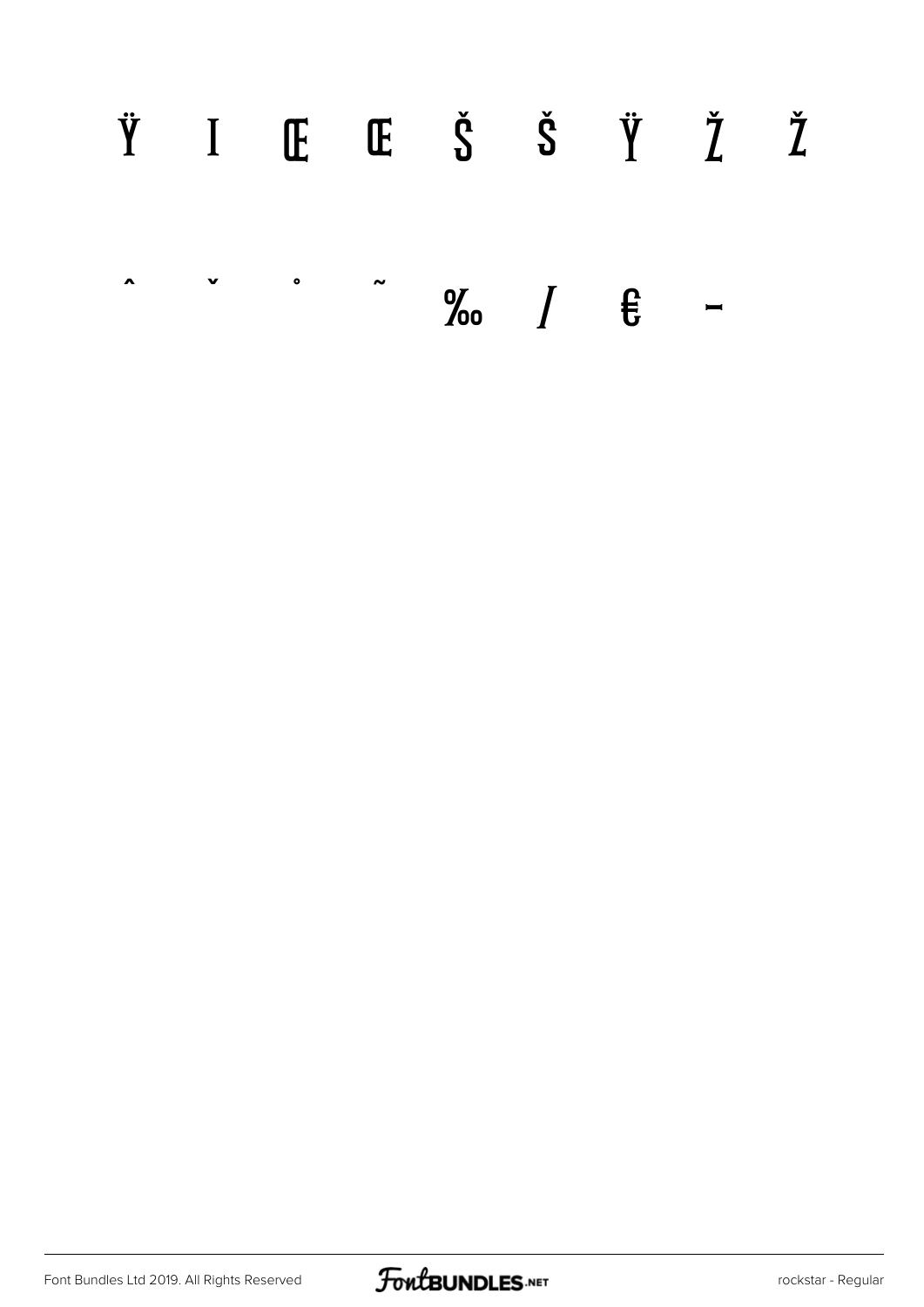#### Chamille - Regular

**Uppercase Characters** 

## ABCDEFGHIJKLMNOPQRSTUVWXY  $\mathcal{Z}$

Lowercase Characters

**Numbers** 

$$
0123456789
$$

Punctuation and Symbols

#  $\int \frac{1}{2}$  /  $\int \frac{1}{2}$  ( ) \* + , - . . . < = >  $[ \quad \backslash \quad ] \quad \widehat{ } \qquad \quad \ \ \, \bot \qquad \ \ \, \{ \quad \ \, | \quad \ \, \} \qquad \ \ \, \mathop{ \, \bullet } \quad \ \ \, \mathop{ \, \, \circ \, \, } \quad \ \ \, \bot \qquad \quad \ \ \, \bot \qquad \quad \ \ \, \bot \qquad \quad \ \ \, \bot \qquad \quad \ \ \, \bot \qquad \quad \ \ \, \bot \qquad \quad \ \ \, \bot \qquad \quad \ \ \, \bot \qquad \quad \ \ \, \bot \qquad \quad \ \ \$  $\gamma$ 

All Other Glyphs

$$
\hat{A} \qquad \hat{A} \qquad \hat{A} \qquad \tilde{A} \qquad \tilde{A} \qquad \hat{A} \qquad \hat{A} \qquad \mathcal{C} \qquad \hat{C}
$$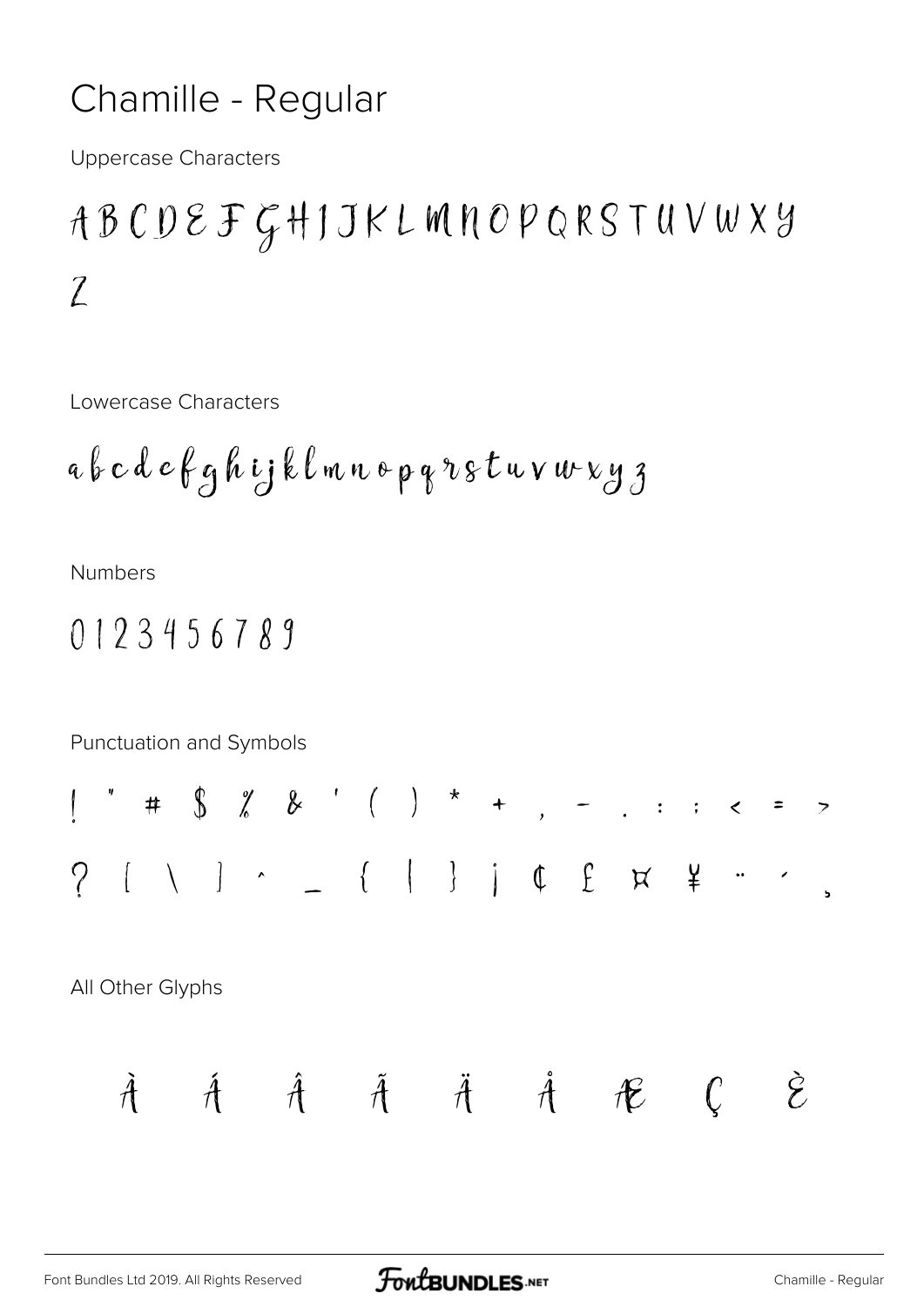|  |  | $\begin{matrix} \hat{\mathcal{O}} & \hat{\mathcal{O}} & \hat{\mathcal{O}} & \tilde{\mathcal{O}} & \times & \mathcal{O} & \mathcal{O} & \mathcal{O} & \mathcal{O} \end{matrix} \end{matrix} \quad \begin{matrix} \hat{\mathcal{O}} & \hat{\mathcal{O}} & \times & \mathcal{O} & \mathcal{O} & \mathcal{O} & \mathcal{O} & \mathcal{O} & \mathcal{O} & \mathcal{O} & \mathcal{O} & \mathcal{O} & \mathcal{O} & \mathcal{O} & \mathcal{O} & \mathcal{O} & \mathcal{O} & \mathcal{O} & \mathcal{O$ |  |  |
|--|--|------------------------------------------------------------------------------------------------------------------------------------------------------------------------------------------------------------------------------------------------------------------------------------------------------------------------------------------------------------------------------------------------------------------------------------------------------------------------------------------------|--|--|
|  |  | $\hat{\mathfrak{U}}\qquad \  \  \, \ddot{\mathfrak{U}}\qquad \  \  \, \acute{\mathfrak{Y}}\qquad \  \  \, \mathfrak{p}\qquad \  \  \, \mathfrak{K}\qquad \  \  \, \dot{\mathfrak{a}}\qquad \  \  \, \hat{\mathfrak{a}}\qquad \  \  \, \tilde{\mathfrak{a}}\qquad \  \  \, \tilde{\mathfrak{a}}\qquad \  \, \tilde{\mathfrak{a}}\qquad \  \, \tilde{\mathfrak{a}}\qquad \  \, \tilde{\mathfrak{a}}\qquad \  \, \tilde{\mathfrak{a}}\q$                                                          |  |  |
|  |  | ä å æ ç è é ê ë ì                                                                                                                                                                                                                                                                                                                                                                                                                                                                              |  |  |
|  |  | $\begin{array}{ccccccccccccccccc}\n\mathbf{i} & & \mathbf{i} & & \mathbf{j} & & \mathbf{k} & & \mathbf{a} & & \mathbf{b} & & \mathbf{b} & & \mathbf{b} & & \mathbf{b} & & \mathbf{b} & & \mathbf{b} & & \mathbf{b} & & \mathbf{b} & & \mathbf{b} & & \mathbf{b} & & \mathbf{b} & & \mathbf{b} & & \mathbf{b} & & \mathbf{b} & & \mathbf{b} & & \mathbf{b} & & \mathbf{b} & & \mathbf{b} & & \mathbf{b} & & \mathbf{b} & & \mathbf{b} & & \mathbf{$                                             |  |  |
|  |  | $\ddot{\theta}$ : $\theta$ is in the independent of $\theta$ is $\theta$                                                                                                                                                                                                                                                                                                                                                                                                                       |  |  |
|  |  | $\ddot{y}$ if $\ell$ OE oe $\dot{S}$ $\dot{y}$                                                                                                                                                                                                                                                                                                                                                                                                                                                 |  |  |